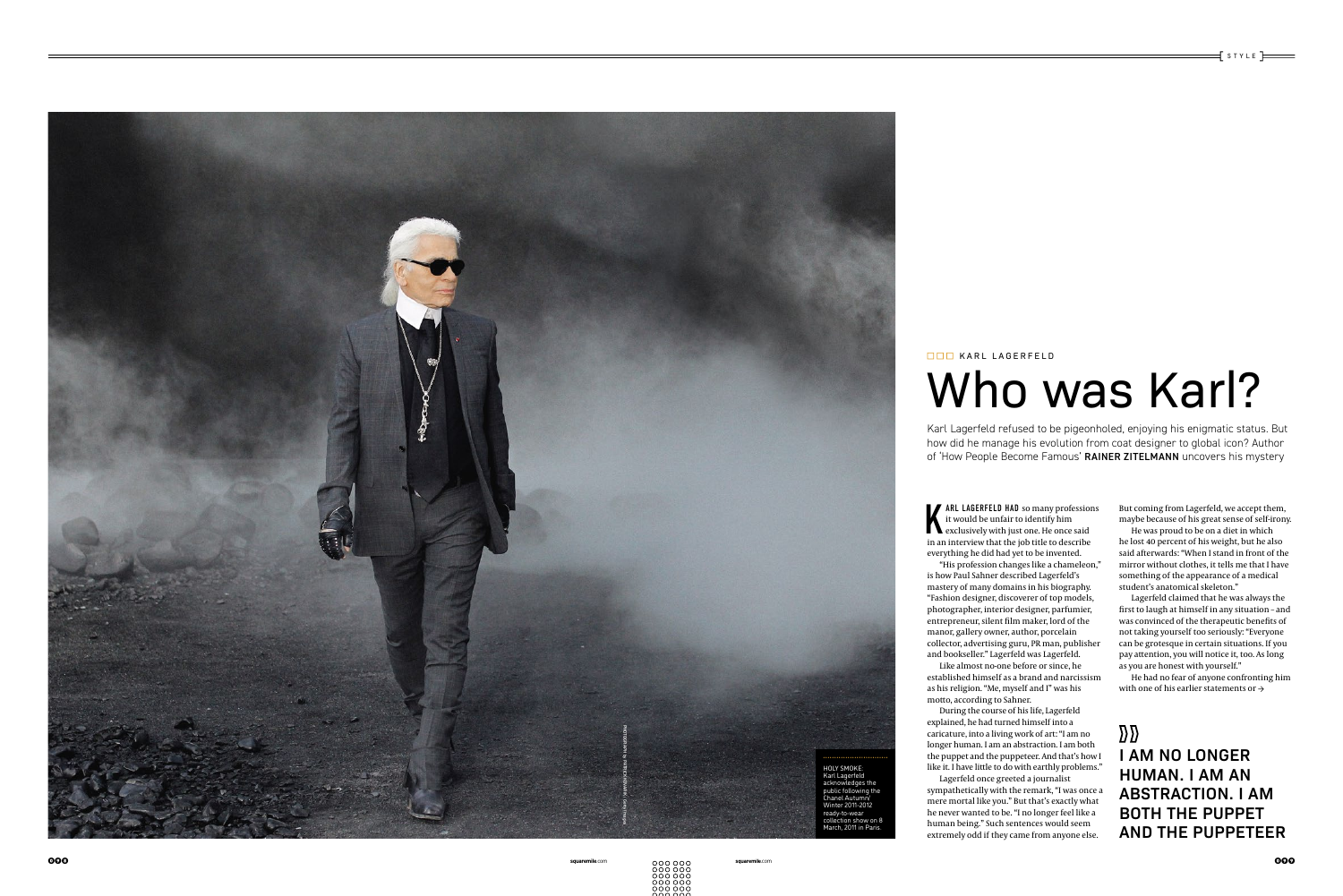

 $\rightarrow$  pointing out his logical inconsistencies. He immunised himself against criticism by emphasising that what he said was only valid if he had just said it. "Please don't take what I say so seriously. If I say something today, I may not remember it tomorrow. Tomorrow I'll be a completely different person."

Whether Lagerfeld really wanted people to take him less seriously and not pay such close attention to his opinions is doubtful. For Lagerfeld, what came across as self-irony was more of a strategy in self-marketing. It allowed him to display a level of arrogance and snobbery that would not be accepted from anyone else. Had he ever written an autobiography, he wanted to write it in English and was adamant he would never have allowed it to be translated: "If people in France or Germany want to read my autobiography but don't know English, I say, 'Then this book isn't for them!'"

On another occasion, he explained that since most of his trips were paid for by corporations, he always travelled by private jet. "If I'm not worthy of a private jet to someone, I don't have to go there. I take that liberty. It also confirms that the companies value me and my work."

Otherwise, he'd rather stay home and read a book or do nothing.

#### THE BIRTH OF A LEGEND

So, who was Karl Lagerfeld? He was born in Hamburg in 1933, but cultivated an air of mystery around his true date of birth, refusing to reveal it for many years. He reported that, even as a child he was told, "You are unique." With a characteristic lack of humility, he admitted, "And I probably believed it, too."

As a student, he wanted to be different from his classmates, even if that meant them teasing him for it. "Have you ever looked in the mirror? It's your own fault," said his mother when he complained about being ridiculed by his classmates. Lagerfeld conceded, "She was right. The other boys had crew cuts, I was going for exotic blooms, with long hair and big curls."

He wanted to be different from his classmates, who turned up at school in the post-war period in worn and tatty clothes. Lagerfeld, in contrast, appeared at school with tailor-made jackets, impeccable shirts with starched collars and silk ties. Coming from a wealthy manufacturer's family, he could afford such clothes. Later he went into bodybuilding, posing on the beach with his well-toned body.

Because he loved sweets so much, he gained a lot of weight in a later phase of his life and topped the scales at over 100kg. He celebrated his weight-loss cure – he lost 42kg in 13 months – as a public event and let the whole world join in. He did nothing in secret, he shared everything with the world at large, even his diet. He even decided to co-write a book about his diet with his doctor.

His studio manager Arnaud Maillard was surprised: "I don't know what his real intention is: to write a bestseller or make himself the subject of media attention? I just can't imagine a fashion designer of his stature getting excited about the idea of publishing a book about the minutiae of his diet." But Lagerfeld's book became a bestseller and journalists flocked to interview him – about his dietary formula. "He complains for the sake of appearance, but still throws himself into the media flood," said Maillard, who worked for Lagerfeld for 15 years.



 $f$  style  $\equiv$ 

Like other self-marketing geniuses, Lagerfeld pretended to be annoyed by the media, and often claimed that he was completely indifferent to what people said about him. Of course, that was not true. He bought and read all the newspapers that contained articles about him. And he courted journalists as few celebrities do.

Paul Sahner, then editor-in-chief of the German celebrity gossip magazine *Bunte*, reported how Lagerfeld invited him to Biarritz and how impressed he was when the chauffeur who picked him up from the airport handed him a handwritten letter on egg-yolk yellow paper: "The fact that Karl, a busy man, finds the time to prepare so warmly for my stay with him, proves his extraordinary qualities as a host. He thinks of everything, just like a master of ceremonies at the court of the Sun King – fulfilling both roles himself."

In the course of his life, Lagerfeld built his public image – the Lagerfeld brand – around

a series of distinctive features. He did not establish his brand with a single conscious decision; he cultivated his celebrity over the years. "I don't put on a costume like Charlie Chaplin. My hairstyle, my sunglasses, they have all come to me over the years. Slowly but surely, I have become like a caricature of myself."

As he developed his signature style, a distinctive trademark emerged: the fingerless gloves, the powdered braid, the stand-up collar, the sunglasses, and, at times, a fan. Thanks to his iconic image, Lagerfeld certainly made life easy for caricaturists.

But the Lagerfeld brand was about far more than just his outward appearance. He also became famous for his irreverent sayings and distinctive way of speaking. Lagerfeld, said Sahner, was the grand master of staccato melodies. "He pronounces words rapidly, and frequently changes tempo from hasty to languid. Sometimes his sentences dance bossa nova, sometimes they sound almost pastoral."

At the beginning of the 1950s, Lagerfeld moved to Paris and worked for numerous fashion houses, including Balmain, Patou and Chloé. In the 1980s, he made his big breakthrough as creative director and chief designer of Chanel. The company, which had been founded by Coco Chanel, had a somewhat stale image at the time. Lagerfeld gave the label a legendary revamp and transformed it into a billion-dollar, global fashion powerhouse. "I made Chanel what it is today," said Lagerfeld. "Without me, this fashion house would have long closed. The last heir, the one who came for me, said, 'Either you get in or I close.'"

But it would be doing Lagerfeld a disservice to reduce him to the role of fashion designer for some of the world's most luxurious brands. A list of everything Lagerfeld turned his hand to would more than fill this magazine. He designed a Steiff teddy bear →

### $\mathcal{D}\mathcal{D}$

**DON'T TAKE WHAT I SAY SO SERIOUSLY. IF I SAY SOMETHING TODAY, I MAY NOT REMEMBER IT TOMORROW. TOMORROW I'LL BE A COMPLETELY DIFFERENT PERSON**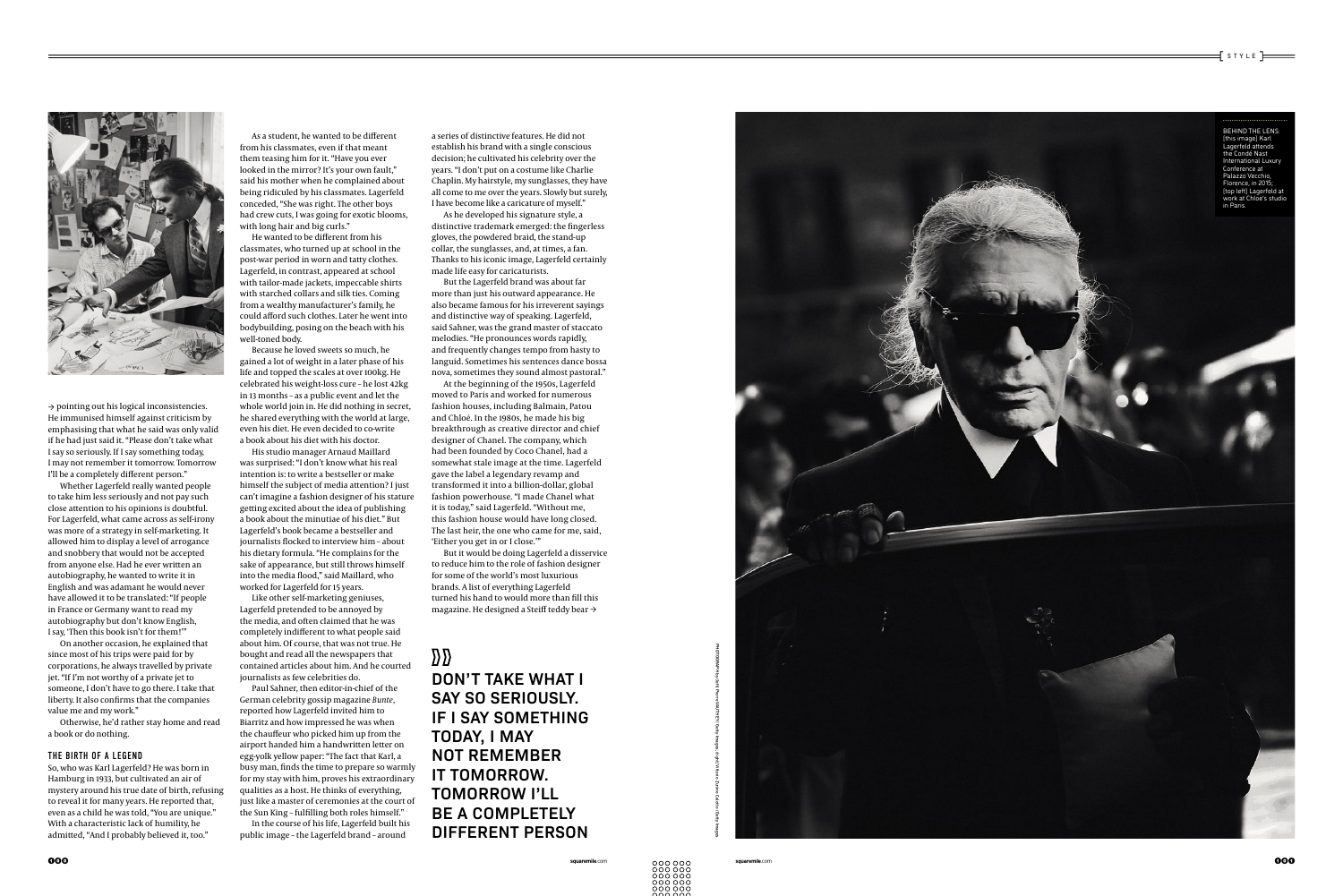PHOTOGRAPH by (left) PIERRE GUILLAUD / Getty Images; (right) Keystone / Getty Images

→ and pens for Faber-Castell as well as limited edition Diet Coke bottles, bracelets, necklaces and brooches for the Swarovski company, the famous perfume, Chloé for Women, and his own range of perfumes under his own name.

He worked as a costume designer for theatre and opera and as a photographer; he designed advertising campaigns for the Dom Pérignon champagne brand and for the Volkswagen Phaeton model; he founded his own publishing house and made a name for himself with his book collection, which included 300,000 works.

He struck the right balance between creating exclusive fashion and designing a collection and a perfume for the Swedish mass-market fashion chain H&M. He combined an air of elitism with egalitarian values: "The upper ten thousand have always been the victims of their own snobbery. Only the most expensive is good enough for them. But it is important not to look down on the 'masses.' We need to offer affordable options. You can still look chic while buying cheap."

Lagerfeld valued freedom above all else.

Early in his career, he achieved something that had eluded many designers before him, namely to work for several fashion houses at the same time. "He quickly became a man who could work with anyone. This is an enviable quality that only a few are granted," Sahner wrote. Sahner described Lagerfeld's eclectic approach as follows, "A camel's-hair coat for Max Mara, yes, I'd be delighted, camel hair is my favorite material. A fur coat for Fendi, wonderful, I love stuffed animals. A collection for Patou, well, that also exists as golf fashion. A costume for the lady who favours Chloé. Fabulous. It's almost ready."

He created so much because his business model gave him the freedom to focus on what he was best at – designing. He left everything else to others. And in this way, he earned much more than he would have earned with his own brand or even as a designer working exclusively for one company. With a myriad of contracts and licenses and cross-connections, he manages to get the others to take the load off his shoulders while he keeps his creative fire burning. He designs bags, shoes, fabrics, wallpaper, glasses, knitwear, furs, expensive clothes, cheap clothes – sometimes under his own name, but often not.

According to Lagerfeld, it was completely natural for him to be creative. "The more you do, the more ideas you have. Like a pianist, the more you play, the more natural it becomes to improvise. If I sketch all the time, I find new ideas." On the one hand, ideas just came to him, on the other, he didn't sit back and wait for inspiration to strike. He once explained how he was looking for a new idea for a bathing suit. He sat down and told himself

not to get up until he had designed 50 new swimsuits. After three hours, his 50 designs were ready, but he kept going anyway.

Discipline and a ceaseless work ethic were among his most important traits, despite the fact that he lived in a hedonistic world, full of seductions and temptations. Lagerfeld did not succumb to these temptations. He didn't smoke, didn't take drugs, and almost never drank. He probably knew that he needed this self-discipline because he sensed that he was prone to addiction. At certain periods in his life he regularly drank several litres of Diet Coke a day and ate vast quantities of sweets.

Fashion designer Wolfgang Joop said of Lagerfeld: "You could really take his advice to heart: You have to keep your own feelings and addictions in check, because otherwise you will become a victim of the scene. After all, many around him have become victims [...] How to deal with discipline, how to keep one's composure, he demonstrated that par excellence. In that respect, he's the greatest phenomenon I've ever met. Ingenious."

Many of his friends died of AIDS, others suffered from the consequences of excessive drug use. He observed this and abstained with iron discipline. When he praised other people, he liked to praise their self-control. For example, when describing one of the models he discovered, Claudia Schiffer, he said that unlike many other models, she had had an "iron discipline": "The others had more fun, but less discipline."

> He didn't mind being described as a narcissist. In fact, he hardly tried to hide his narcissism. Maillard reports that Lagerfeld often did not even look at his colleagues when he spoke to them. When he answered, he looked at himself in the mirror over the shoulders of the people he was talking to. Even during fittings, he was primarily  $\rightarrow$

This discipline increasingly became a central feature of the Lagerfeld brand. You can't imagine him being casual about anything, and his statement on a German television talk show that "if you wear sweatpants, you have lost control of your life" was probably quoted more often than any other of the many Lagerfeld bon mots. "People tell me: 'You are German. You have lots of self-discipline.' … I am much worse. I am an auto-fascist, a dictator, who puts myself under pressure. When it comes to me, I don't tolerate democracy. There is no discussion, I give orders. I don't suffer much from that either. Orders are orders, period."

#### $\mathcal{D} \mathcal{D}$ **IF I'M NOT WORTHY OF A PRIVATE JET TO SOMEONE, I DON'T HAVE TO GO THERE. I TAKE THAT LIBERTY**

#### $\mathcal{D}\mathcal{D}$ **WHEN IT COMES TO ME, I DON'T TOLERATE DEMOCRACY. THERE IS NO DISCUSSION, I GIVE ORDERS**

And yet it would be a great mistake to understand Lagerfeld's indomitable willpower as meaning that he had to force himself to work. He needed discipline to resist temptation, to follow his diet – and he made sure that strict discipline prevailed in his studio, where he controlled everything with paramilitary rigor. A studio manager made sure that all of Lagerfeld's instructions were strictly adhered to. The pressure to meet deadlines was brutal.

Nevertheless, Lagerfeld frequently observed that designing came naturally. "I don't know what it is to be stressed.

I know only what it is to be dressed. I'm in the fashion business." If discipline means forcing yourself to do things that you can't stand, then Lagerfeld did not need this kind of discipline at work. "We do what we enjoy doing all day anyway," he said. "Designing is as natural to me as breathing." He thought about his work while he was asleep, dreamt about it and wrote down his thoughts when he got up. On one occasion, he reported: "I dreamed a

whole collection and the next morning, I drew it completely. Everything worked out fine." What drove Lagerfeld? Was it money, as some said? After all, he became one of the richest men in Paris and he always openly admitted that he loved making money. Or was it the pursuit of fame, of recognition? "I am more celebrated than Galliano and all the others. No one is as successful as me. No one can keep up. I can't cross the street anymore. And how the autograph hunters crowd me. Mail comes in from all over the world with requests for autographs. It's unbelievable." Having said this, he was quick to add what most famous people say in a similar vein: he was amused by the attention and claimed not to understand the public's obsession with him. When Lagerfeld claims not to understand the excitement around him and his brand, it must be taken with a large pinch of salt. Maillard remembers walking into a Diesel store with Lagerfeld and all eyes were on him. "Finally, a group of smiling Japanese dare to approach, hand on mouth and pens at the ready. Other, somewhat intimidated customers quickly follow. Karl winks at me briefly: 'Look, even the young people know me! Not bad, is it?'" Yes, every celebrity is sometimes

overwhelmed by the hype about themselves and the loss of privacy that comes with it. But Lagerfeld, and other stars of his stature, accept these consequences, because the alternative would be unbearable: to fall through the cracks of history as an unknown, to be indistinguishable from the masses. Lagerfeld even justified his decision not to have children by saying that he considered himself an absolutely unique specimen and did not feel the slightest need to "clone this uniqueness."

In order to attract media attention, he deliberately overstepped the mark and made provocative, controversial statements. In 1993, he had Claudia Schiffer walk down the runway, wearing verses from the Koran across her chest. There were harsh protests, because Muslims interpreted this stunt as disparaging the Koran and the life of the Prophet. To calm the waves of indignation, an apology was issued. Upon reflection, Lagerfeld observed, "Scandal only hurts those who have none."

While on the one hand he sought to cause a stir with his provocative statements, on the



other, he captured the zeitgeist with his fashion – and shaped it in his own image. If you make it your raison d'être to always swim against the current, you will not be successful, whether in business or in the fashion world. The same can be said of people who always swim with the current. The art lies in always staying ahead of the curve and constantly reinventing yourself – while at the same time maintaining an unmistakable brand core. "This challenges you to retain your own personality, but at the same time to develop with the zeitgeist. To create something new without repeating oneself is even more interesting."

In its Lagerfeld obituary, the German news magazine *Der Spiegel* addressed the Lagerfeld phenomenon: "He invented himself, transformed himself into an art figure until he was a global brand." He was the "pioneer of an age in which staging and image are everything. Radical, free and unique."